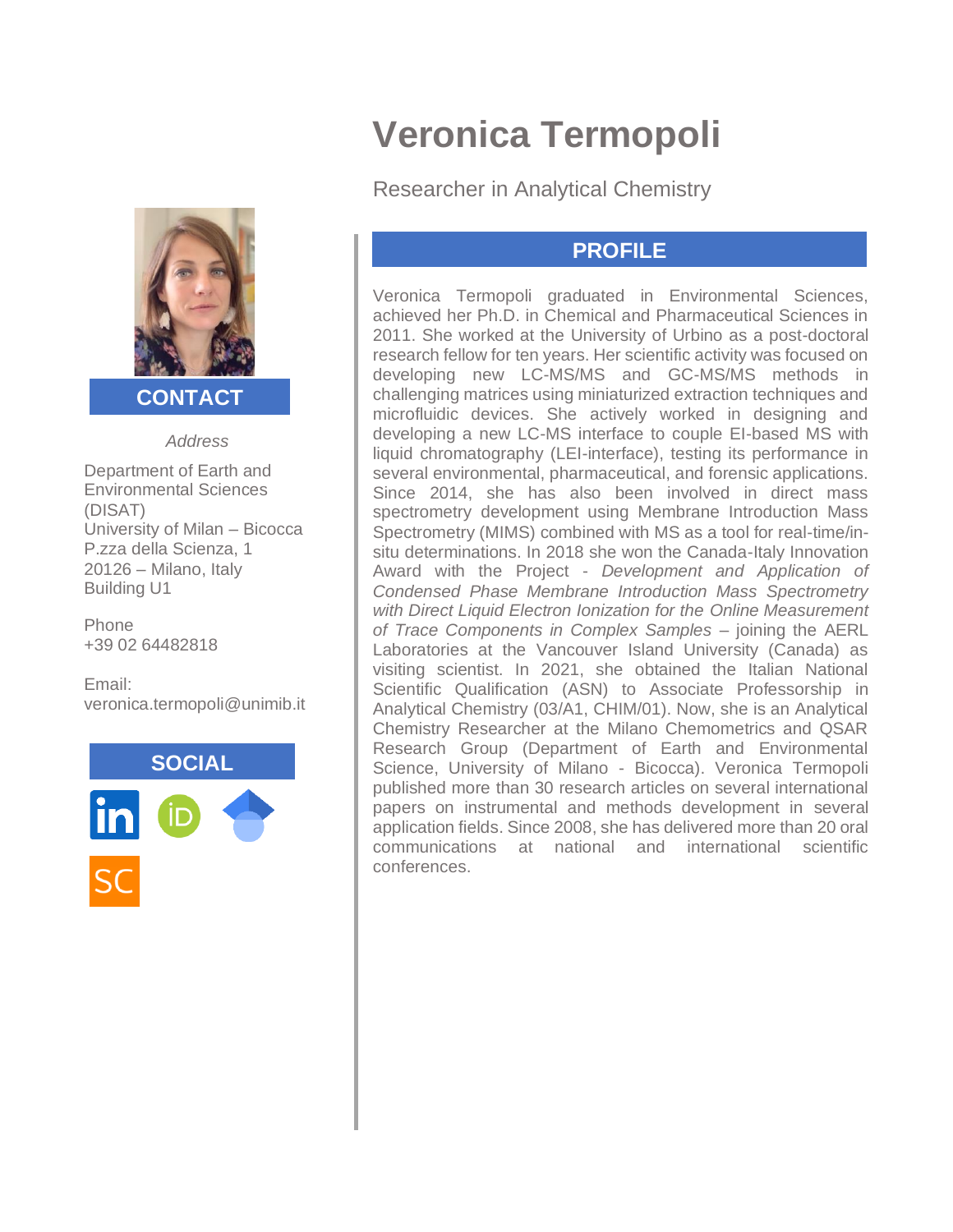A.Y. 2019-2020

**II Level Professional Master in Chemical and Chemical-Toxicological Forensic Analysis** Alma Mater Studiorum, University of Bologna (Italy)

#### A.Y. 2009-2010 **Ph.D in Chemical and Pharmaceutical Sciences**

University of Urbino, Italy Dissertation title: *"Advances in LC-MS Interfacing for the Detection of Small Molecules: Instrumental Development, Performance and Applications "*

A.Y. 2005-2006 **Master degree in Environmental Sciences** University of Urbino, Italy

### **DIGITAL SKILLS**

Advanced use of Office Package

Excellent knowledge of Design software: Adobe Illustrator Photoshop Affinity Designer

## **EDUCATION PROFESSIONAL EXPERIENCE**

#### 2019 – 2021

#### **POST-DOCTORAL RESEARCH FELLOW**

LC-MS Laboratory, Department of Pure and Applied Sciences, University of Urbino (Italy)

Co-leader of the project: "*Liquid Electron Ionisation To Address Capability Gaps In Small Molecule Measurement In Crop Protection*".

Third-party agreement among Syngenta Ltd (UK), Agilent Technologies (USA) and University of Urbino

#### 2018

#### **VISITING SCIENTIST**

AERL Laboratories, Vancouver Island University, (Canada)

Project: "*Development and Application of Condensed Phase Membrane Introduction Mass Spectrometry with Direct Liquid Electron Ionization for the Online Measurement of Trace Components in Complex Samples"*  Supervisor: Prof. Chris G. Gill

#### $2012 - 2018$

#### **POST-DOCTORAL RESEARCH FELLOW (ART. 22, 30/12/2010, N. 240, 03/A1-CHIM/01)**

LC-MS Laboratory, Department of Pure and Applied Sciences, Department of Pure and Applied Sciences, University of Urbino (Italy)

Project: *"Chemical Characterization of Environmental Risk Factors in The Sudden Infant Death Syndrome (SIDS) And Sudden Intrauterine Unexpected Death (SIUD)"*

#### 2009 – 2012

#### **RESEARCH FELLOW (ART. 51, 27/12/1997, N. 449, 03/A1- CHIM/01)**

LC-MS Laboratory, Department of Earth, Life and Environmental Sciences, University of Urbino (Italy)

Project: "*Development of A Universal Detector LC-MS For Identification of Small Molecules".*

#### 2008 – 2009 **RESEARCH FELLOW**

Istituto di Scienze Chimiche "F.Bruner", University of Urbino (Italy) Project: "*Study of New Instrumental Analytical Techniques*"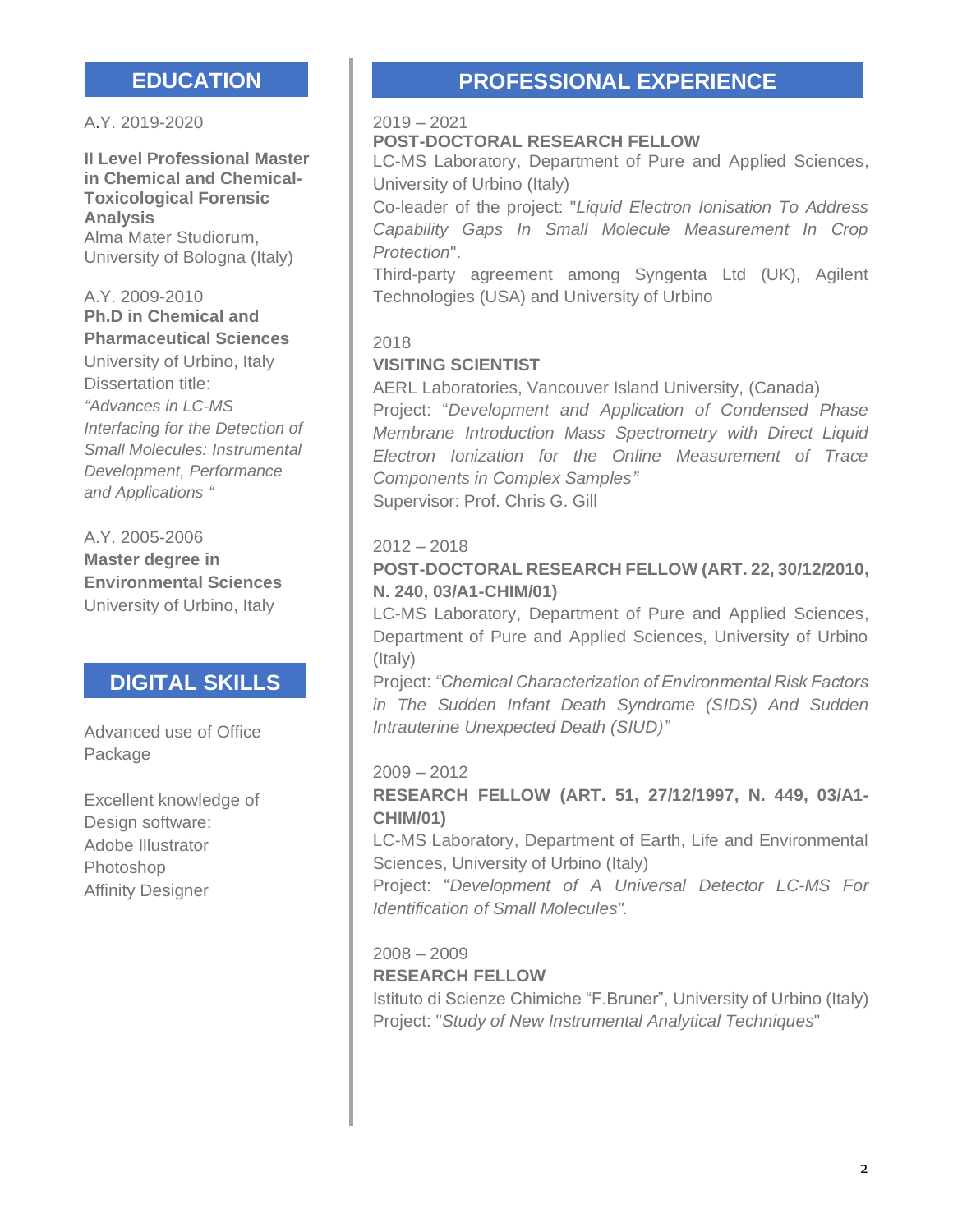### **JOB RELATED SKILLS**

Excellent knowledge of analytical instrument software: Agilent Mass Hunter **Chromeleon Chemstation** 

### **LANGUAGES**

Mother Tongue: Italian Good Level of written and spoken English

#### 2006

#### **OCCASIONAL WORK CONTRACT**

ICRAM – Istituto Centrale per la Ricerca Scientifica e Tecnologica Applicata al Mare, Roma

Occasional work contract as chemical analyst in the determination of the total hydrocarbons in sea sediment samples

### **AWARD**

#### 2018

#### **Winner of the Canada-Italy Innovation Award Canadian Embassy**

*Development and Application of Condensed Phase Membrane Introduction Mass Spectrometry with Direct Liquid Electron Ionization for the Online Measurement of Trace Components in Complex Samples*

#### 2016

**ITWIIN – Associazione Italiana Donne Inventrici e Innovatrici** Finalist of the "ITWINN 2016" with a "*New LIquid EI Interface*" CNR, Bologna, Italy

## **PATENT**

**MACHINE FOR CHEMICAL ANALYSIS COMPRISING THE COMBINATION OF ELECTRON IONIZATION MASS SPECTROMETRY WITH LIQUID CHROMATOGRAPHY** 

Co-Inventor Depository: US202003008222020- EP36952232019- - WO2019073458

### **GUEST EDITOR**

#### 2018 – 2018

#### **Advances in MS-Based Analytical Methods: Innovations and Future Trends**

Special Issue published in the Journal of Analytical Methods in Chemistry, Volume 2018, Article ID 2084567, 2 pages https://doi.org/10.1155/2018/2084567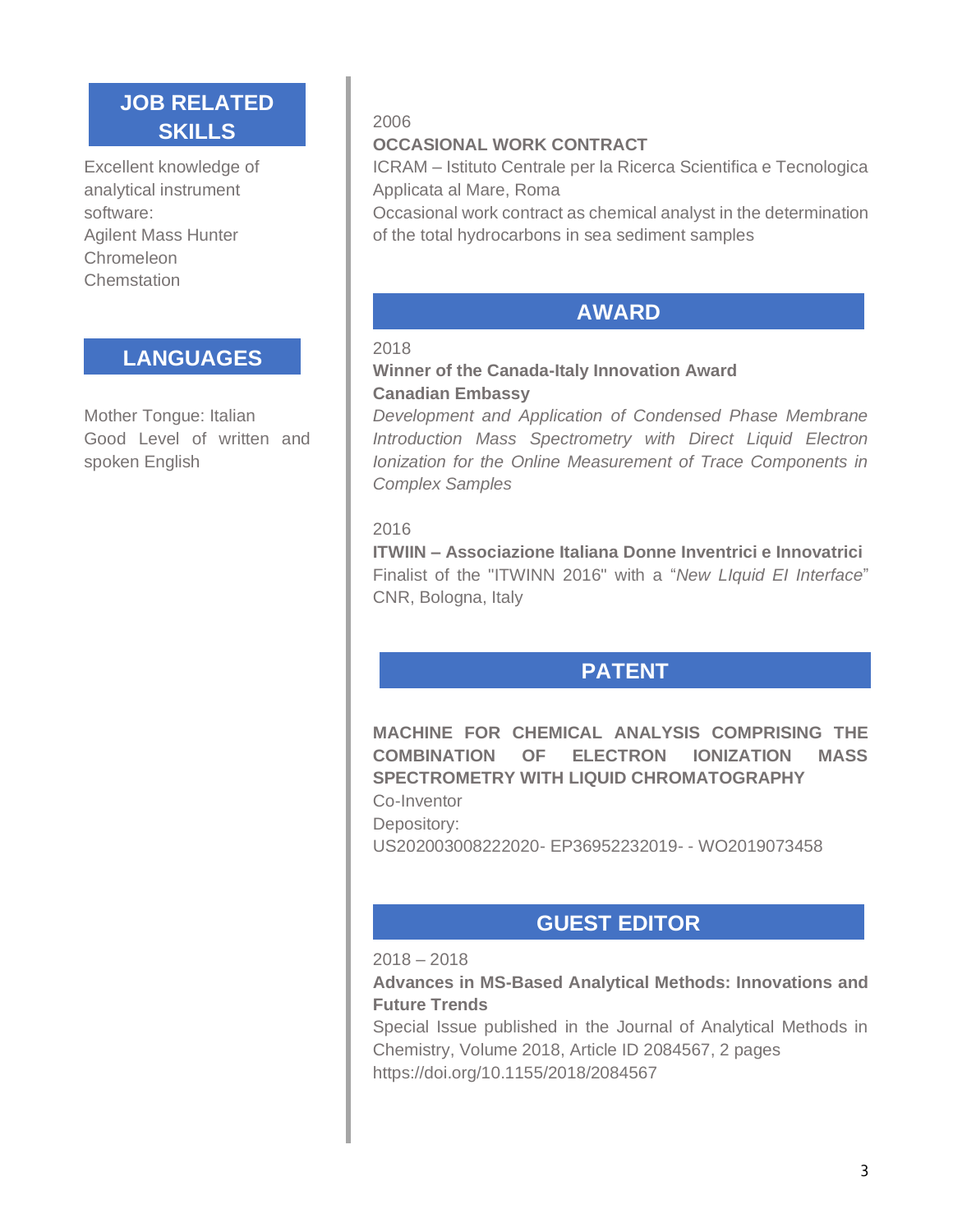### **CONFERENCES AND SEMINARS**

#### 04/06/2020 – 12/06/2020

**Qualitative and Quantitative Advantages of Liquid Electron Ionization (LEI) Interface in Pesticides Analysis of Complex Matrices** 

**V. Termopoli**, G. Famiglini, P. Palma, A. Cappiello, S. Perry, M. Saeed.

**ASMS Reboot 2020 Oral Presentation** 

#### 22/09/2019 – 26/09/2019

**Water-Assisted Trap Focusing for Ultra-Large Volume Injection in Reversed-Phase Nano-Liquid Chromatography-Electron Ionization Mass-Spectrometry** 

**V. Termopoli**, P. Vocale, G. Famiglini, G.L. Morini, P. Palma, A. Cappiello, S. Perry, M. Saeed.**XXVIII Congresso della Divisione di Chimica Analitica della Società Chimica Italiana, Bari, Italy Oral Presentation** 

#### 02/06/2019 – 06/06/2019

**Water and temperature-assisted trap focusing for ultra-large volume injection in reversed-phase nano- liquid chromatography mass-spectrometry** 

**V. Termopoli**, P. Vocale, G. Famiglini, G.L. Morini, P. Palma, A. Cappiello, S. Perry, M. Saeed.

**67th ASMS Conference on Mass Spectrometry and Allied Topics. Atlanta, (USA) Poster Presentation** 

#### 03/06/2018 – 08/06/2018

**Online Reaction Monitoring in Non-Aqueous Solutions by Condensed Phase Membrane Introduction Mass Spectrometry-Liquid Electron Ionization (CP-MIMS-LEI)** 

**V. Termopoli,** G. W. Vandergrift, M. Piergiovanni, G. Famiglini, P. Palma, E.T. Krogh, A. Cappiello, CG. Gill.

**66th ASMS Conference on Mass Spectrometry and Allied Topics. San Diego (USA) Oral Presentation**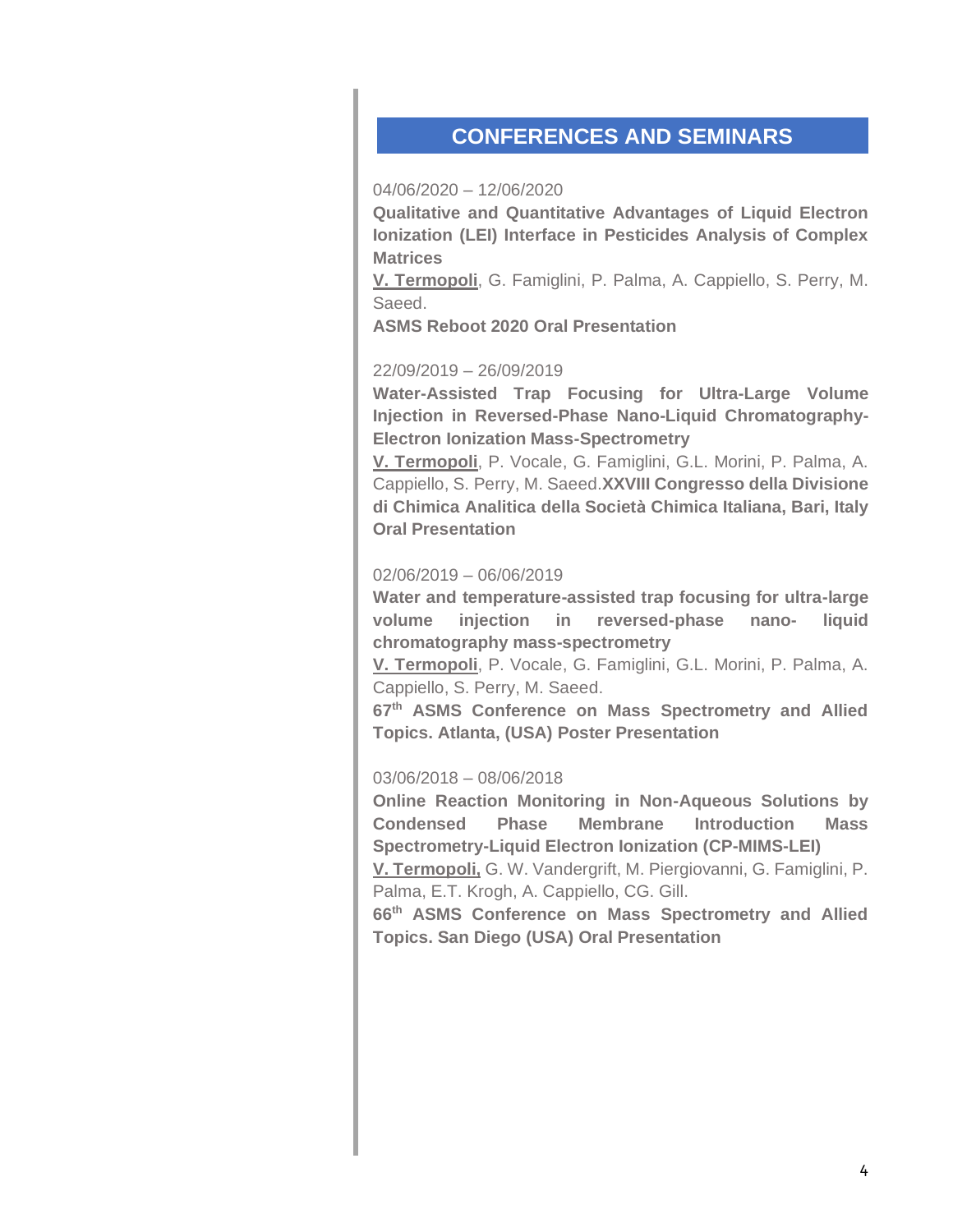#### 10/07/2017 – 11/07/2017

**Novel Aspects and Performance evaluation of a Liquid-EI (LEI) MS interface** 

**V. Termopoli**, G. Famiglini, P. Palma, M. Piergiovanni, A. Cappiello.

**Giornate di Chimica Analitica in Memoria del Prof. Francesco Dondi, Ferrara, (Italy) Oral Presentation** 

#### 01/06/2017 – 05/06/2017

**An innovative Liquid-EI interface coupled to a UHPLC method for analysis of xenobiotics, exemplified with organochlorine pesticides in soil matrix** 

**V. Termopoli**, G. Famiglini, P. Palma, M. Piergiovanni, A. Cappiello, S. Perry, M. Saeed. **65th ASMS Conference on Mass Spectrometry and Allied Topics. Indianapolis (USA) Poster Presentation** 

#### 18/09/2016 – 22/09/2016

**Liquid EI (LEI) Interface: a new concept for Interfacing Liquid Chromatography and Electron Ionization Mass Spectrometry V. Termopoli**, P. Palma, G. Famiglini, M. Piergiovanni, A. Cappiello.

**XXVI Congresso della Divisione di Chimica Analitica della Società Chimica Italiana, Naxos, (Italy) Oral Presentation** 

#### 04/06/2016 – 09/06/2016

**UHPLC-Liquid-EI-MS/MS Interface: A New Frontier for Multiclass Environmental Risk Factors in Sudden Infant Death Syndromes** 

**V. Termopoli,** P. Palma, G. Famiglini, A. Cappiello.

**64th ASMS Conference on Mass Spectrometry and Allied Topics. San Antonio (USA) Poster Presentation** 

#### 30/05/2015 – 04/06/2015

**Identification of Non-Targeted Contaminants in Brain Tissue with GC-MS: A case of Sudden Infant Death V. Termopoli**, AM. Lavezzi, L. Matturri, A. Cappiello. **63th ASMS Conference on Mass Spectrometry and Allied Topics. Sant Louis, (USA) Poster Presentation**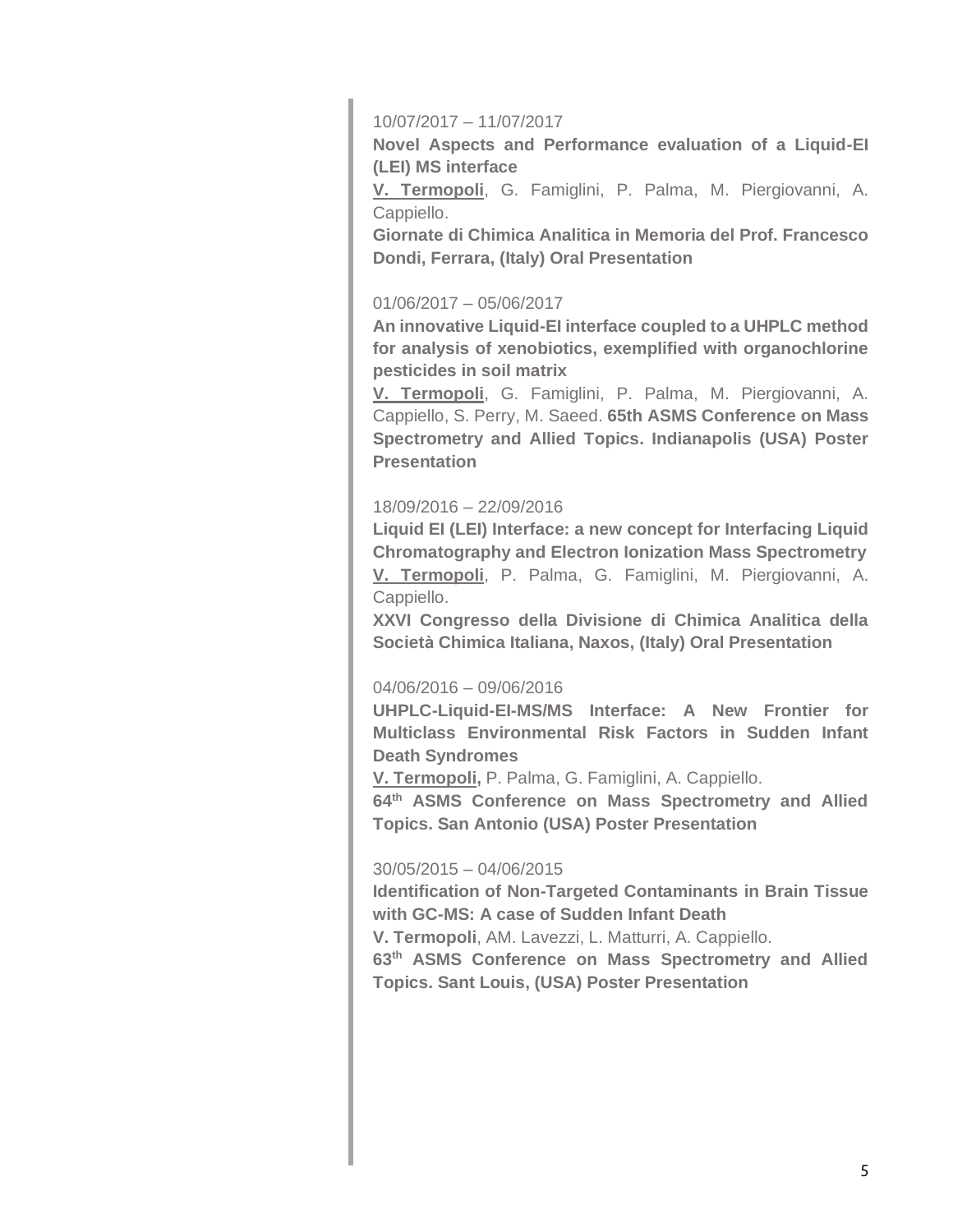#### 20/05/2014 – 23/05/2014

**Environmental Risk Factors in the Sudden Infant and Sudden Intrauterine Death Syndromes: an Analytical Approach** 

**V. Termopoli**, Giorgio Famiglini, Pierangela Palma, Achille Cappiello. **38th International Symposium on Capillary Chromatography and 11th GCxGC Symposium. Riva del Garda, (Italy) Oral Presentation** 

#### 04/11/2013 – 04/11/2013

**Rapid and Sensitive GC-MS and GCxGC-MS Method for the Determination of Endocrine Disrupting Compounds in Human Fetal and Newborn Tissue** 

#### **V. Termopoli.**

**D-DEMINAR, Una giornata di Studio con i Principali Ricercatori Italiani e prove pratiche sugli Strumenti, Cologno Monzese, (Italy) Oral Presentation** 

#### 15/09/2013 – 19/09/2013

**DIRECT-EI/LC-MS in Food Safety Applications: Multicomponent Analysisi of Environmental Contaminant Residues in Milk Powder Raw Materials** 

**V. Termopoli,** G. Famiglini, P. Palma, F. Capriotti, N. Cellar, A. Cappiello.

**XXIV Congresso della Divisione di Chimica Analitica della Società Chimica Italiana, Sestri Levante, (Italy) Oral Presentation**

#### 16/09/2012 – 20/09/2012

**Rapid Extraction Method for GC/MS Detection of Environmental Pollutant Residues in Human Fetal and Newborn Tissues** 

**V. Termopoli,** P. Palma, G. Famiglini, A.M. Lavezzi, L. Matturri, A. Cappiello.

**XXIII Congresso Nazionale della Divisione di Chimica Analitica della Società Chimica Italiana. Isola d'Elba, (Italy) Oral Presentation**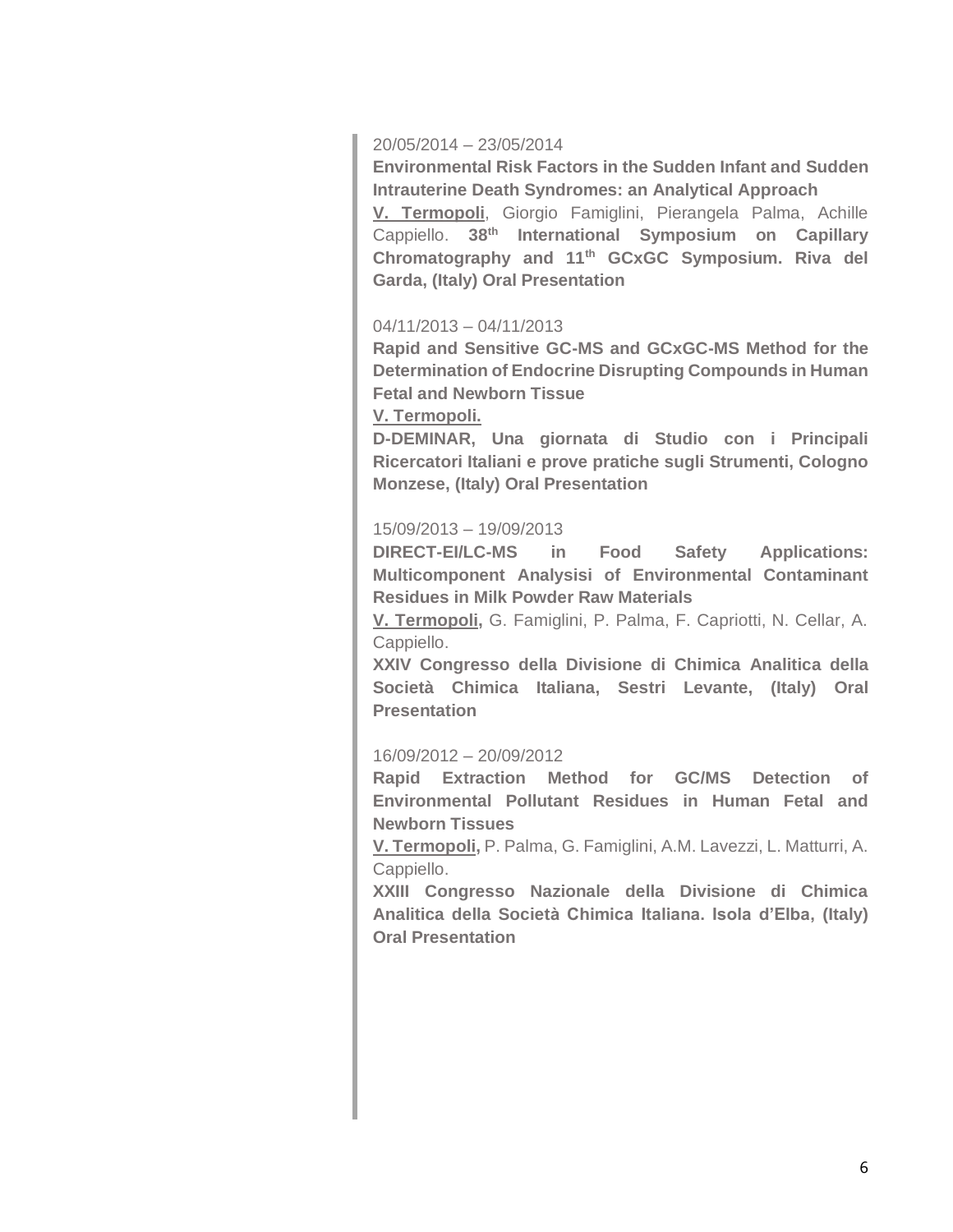#### 01/05/2010 – 04/05/2010

**Analysis of non-chromophoric pharmaceutical compounds by LC-EI-MS** 

**V. Termopoli**, G. Famiglini, H. Trufelli, A. Cappiello

**34th International Symposium on Capillary Chromatography and 7th GCxGC Symposium. Riva del Garda, (Italy) Poster Presentation** 

#### 31/05/2009 – 04/06/2009

**Single Step LC-MS Method for the Simultaneous Determination of GC Amenable Organochlorine and LC Amenable Phenoxy Acidic Pesticides** 

**V. Termopoli**, G. Famiglini, P. Palma, H. Trufelli, A. Cappiello. **57th ASMS Conference on Mass Spectrometry and Allied Topics, Philadelphia, PA, (USA) Poster Presentation** 

#### 21/09/2008 – 25/09/2008

**Overcoming signal suppression and other matrix effects in nano-HPLC-MS using electron ionization** 

**V. Termopoli**, H. Trufelli, G. Famiglini, E. Pierini, P. Palma, A.Cappiello

**XXI Convegno Nazionale di Chimica Analitica della Società Chimica Italiana, Arcavacata di Rende, (Italy) Oral Presentation** 

#### 26/05/2008 – 28/05/2008

**Overcoming Signal Suppression and other Matrix Effects In nano-HPLC Bioanalysis using Electron ionization** 

**V. Termopoli,** G. Famiglini, P. Palma, E. Pierini, H. Trufelli, A. Cappiello**.**

**32th International Symposium on Capillary Chromatography and 5th Poster Presentation** 

### **CONFERENCE AS INVITED SPEAKER**

#### **30/05/2015 – 04/06/2015**

**Advancements in LC-Direct EI-MS Interfacing: New strategies to boost Sensitivity and Specificity** 

#### **V. Termopoli**

**63t<sup>h</sup> ASMS Conference on Mass Spectrometry and Allied Topics. St. LOUIS (USA)**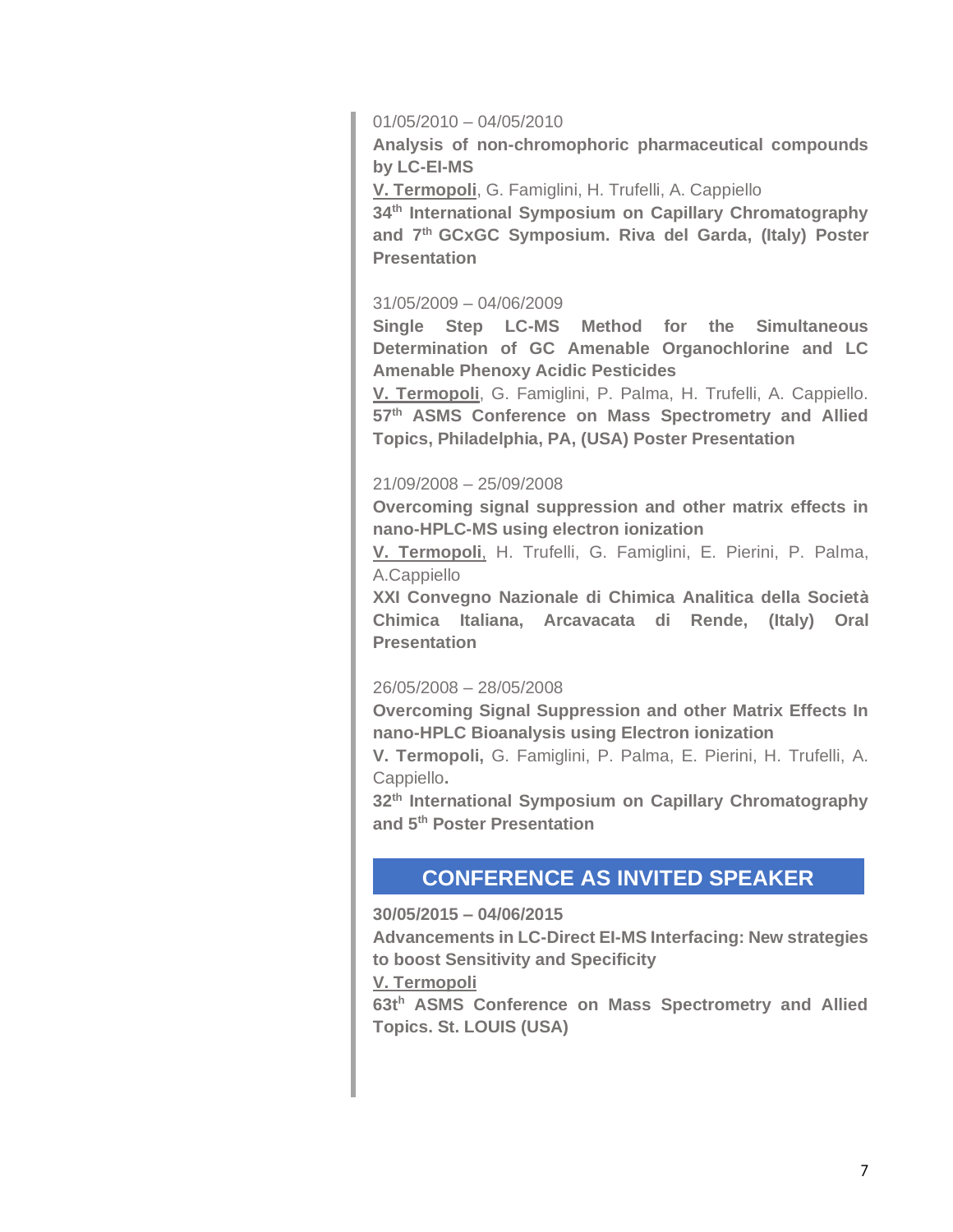### **SEMINARS AS INVITED SPEAKER**

#### 21/09/2018 – 21/09/2018

**Liquid-EI Project: A new Frontier for Liquid Chromatography Electron Ionization Mass Spectrometry** 

**V. Termopoli** 

**Seminar at the Department of Chemistry, University of British Columbia, Vancouver, BC, Canada** 

#### 07/04/2016 – 07/04/2016

**Seminar: Endocrine Disrupting Compounds in Human Tissues for SIDS and SIUDS Environmental Risk Factors Assessment** 

#### **V. Termopoli**

"La problematica della patologia fetale, placentare e del neonato pretermine: incontro tra le varie discipline" Unità Ospedaliera, Bolzano, Italy

### **Co-SUPERVISION IN ACADEMIC COURSES**

2011 - now

She is co-tutor of more than 10 Bachelor Degree and Master Degree Thesis in Biology (LM-6) and Biotechnology (L-2).

### **COURSES**

12/05/2012 – 18/05/2012 **GC-MS Workstation**  Agilent Technologies, Milano, Italy

19/05/2008 – 23/05/2008

**National School of Analytical Methodologies in Mass Spectrometry**  Società Chimica Italiana Divisione di Chimica Analitica Divisione di Spettrometria di Massa University of Parma, Italy